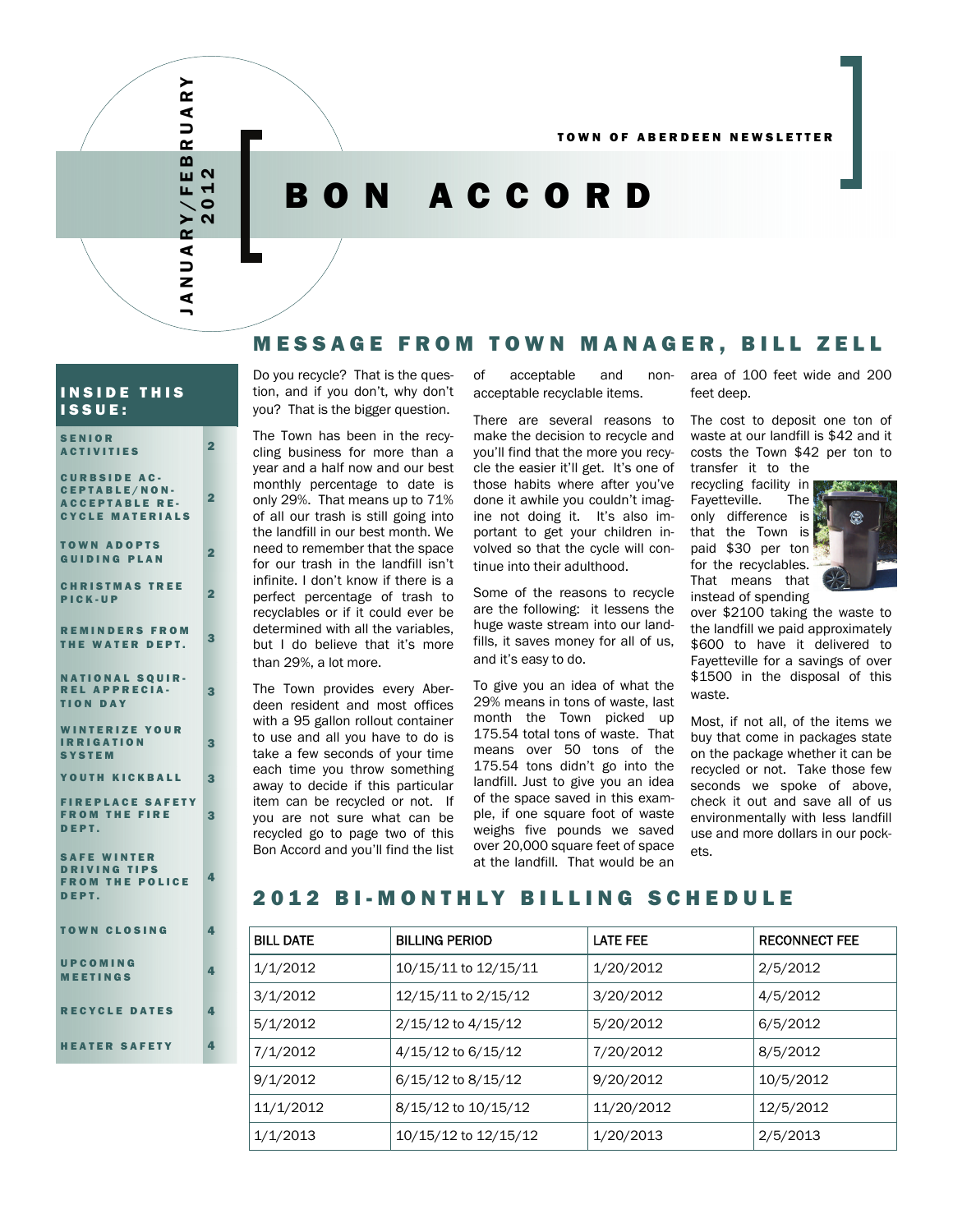### SENIOR ACTIVITIES

#### Chair Exercises

Days: Tuesday and Thursday Time: 10:30 a.m. - 11:30 a.m. Cost: \$2/month Residents & \$5/month Non-Residents

Location: Aberdeen Recreation Station

### Art Classes

Day: Wednesday Time: 9:00 a.m. - 12:00 p.m. Cost: \$2/month Residents & \$5/month Non-Residents Location: Aberdeen Recreation Station

This is a great opportunity to meet and share creative ideas with others. Participants must supply own materials.

#### Bingo

Dates: January 5th and February 2nd Time: 2:00 p.m. - 3:30 p.m. Cost: \$1 Residents & \$2 Non-Residents

Location: Aberdeen Recreation Station

This is a great opportunity for seniors in the community to gather and have some fun. Refreshments will be provided. Participants should bring a wrapped prize or prizes of \$5.00 or less to each session.

#### Master Gardener Series

Aberdeen Parks and Recreation Department and Master Gardeners of Moore County have partnered for an informative series on gardening in Moore County. Snacks will be provided. Preregistration is required by the listed deadlines.

Day: Tuesdays Time: 3:00 p.m. - 4:00 p.m. Cost: \$5 Residents/class \$7 Non-Residents/class \$12 Residents/3 classes \$18 Non-Residents/3 classes \$27 Residents/6 classes \$39 Non-Residents/6 classes Location: Aberdeen Recreation Station

#### **Sessions**

Propagation of House Plants Date: January 17, 2012 Registration Deadline: January 10, 2012

Back Yard Vegetable Gardening Date: February 21, 2012 Registration Deadline: February 14, 2012

Organic Gardening Date: March 20, 2012 Registration Deadline: March 13, 2012

Summer Annuals for Containers and the Garden Date: April 17, 2012 Registration Deadline: April 10, 2012

### TOWN ADOPTS GUIDING PLANS

2011 has been a very busy year for planning in Aberdeen. A new Unified Development Ordinance (UDO) was adopted. The UDO combines all of the planning regulatory requirements such as zoning, floodplain management, and subdivision standards. In addition to the UDO, the Board of Commissioners adopted a Pedestrian Transportation Plan. The companion Bicycle Plan is under development and anticipated for completion in January. Both the UDO and the Pedestrian Plan are on the Town's website. The draft Bicycle Plan may be viewed at [www.greenways.com/](http://www.greenways.com/aberdeen_download.html) [aberdeen\\_download.html.](http://www.greenways.com/aberdeen_download.html) Both the Bicycle Plan and the Pedestrian Plan must be considered by the state when making road and other transportation improvements.

# CHRISTMAS TREE PICK-UP

Place all Christmas trees at the curb for

pick-up. All ornaments and stands must be removed prior to pick-up. Businesses, please do not leave discarded Christmas trees behind your business.



### CURBSIDE ACCEPTABLE/NON-ACCE PTABLE RECYCLE MATERIALS

### Acceptable for Non-Sorting Recycling (do not put items in bags):

- Plastics numbered 1 through 7 including black plastic, soft drink and water bottles, detergent bottles, and milk jugs
- Glass of any color: brown, green, clear, blue, etc., whole or broken
- Aluminum cans (*drink cans*)
- Tin or metal cans (*food cans rinsed out*)
- Un-waxed chipboard cardboard like cereal or cracker boxes, whole or flattened, delivery pizza boxes
- Newspaper including advertising inserts
- Magazines, catalogues, pamphlets, brochures, annual reports, etc., whether shiny or not
- Telephone books
- Office paper, stationary, post-it notes, of any color
- Shredded paper *(only item accepted in*

#### *bags)*

- Junk mail and advertisements
- Envelopes
- Posters, greeting cards, art paper
- Cash register, adding machine, fax and computer paper
- Aluminum foil

#### Non-Acceptable for Recycling:

- Tissues, paper towels, toilet paper, paper napkins
- Biological material or items contaminated with biological material or food
- Food, food wrapping, and food contaminated packaging and meat trays
- Styrofoam in any form such as packing peanuts, meat trays, etc.
- Plastic coated report covers, notebooks, and spiral bound items
- Paint cans unless the paint is completely

#### dried up

- Ink cartridges
- Batteries
- Photographic paper or film including negatives, x-rays, MRI films etc.
- Hanging files
- Rubber items including rubber bands
- Clothing, rags, cloth items
- Appliances, furniture, wood or wooden items
- Plastic items not marked with a recycle logo (triangle surrounding a number)
- Wax coated paper cartons including milk cartons, orange juice, etc.
- Saran wrap and cellophane
- VCR tapes, cassette tapes, CD cases
- Oil filters and wooden pallets
- Cardboard that has wax applied

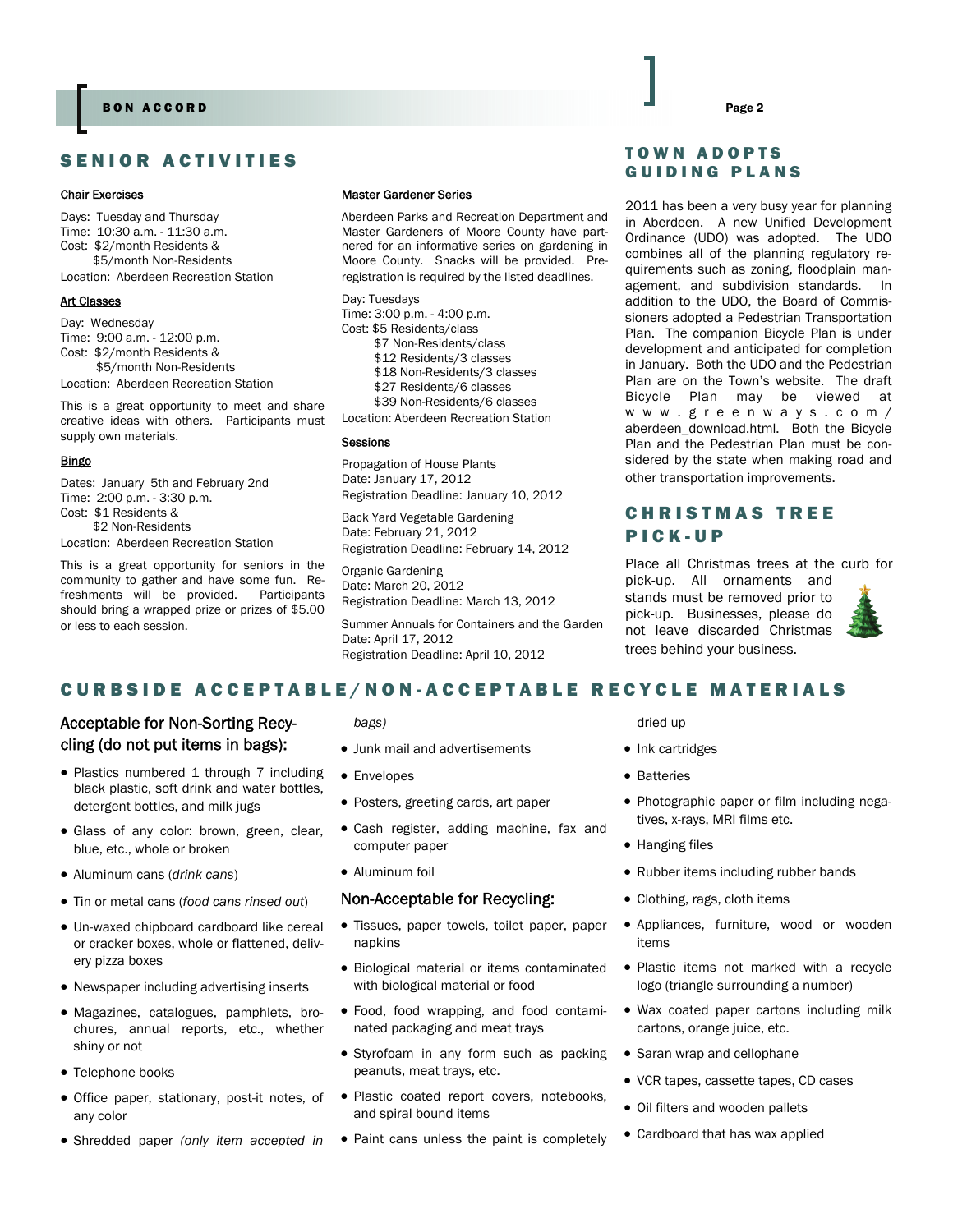### REMINDERS FROM THE WATER DEPARTMENT

#### REMINDER FOR UTILITY PAYMENTS

Please remember that there is a \$5.00 or 5% late fee added to all bills not paid by 5:00 p.m. on the 20th of January. Those bills not paid by 5:00 p.m. on the 5th of February will be disconnected on Monday, February 6th and a \$25.00 fee added.



UPDATE YOUR CUSTOMER INFORMATION

With the beginning of the New Year, please check with the Water Department to make sure that your phone numbers are up to date. It is important that the correct contact information is on file in case there is a water leak or any other issue that requires the Water Department to call.

#### *LANDLORDS:*

If you are a property owner for a rental in the Town of Aberdeen, please confirm that your landlord information for each of your rental properties is correct.

#### **BANK DRAFT**

The Water Dept. offers and encourages

bank draft for utility payments. This option for payment requires a customer's voided check and a signed release for the funds to be withdrawn. The utility payment is drafted



from the customer's bank account on the 10th day of the billing month. This method is a wonderful option for those who travel often or just need one less worry about getting their payment in on time.

#### IMPORTANT INFORMATION

According to the Town of Aberdeen's Water Billing Policy:

- Failure to receive your bill in the mail does not excuse responsibility for timely payment or prevent service discontinuance.
- The Town of Aberdeen will not be responsible for late or delayed deliveries by the US Postal Service.

#### TO DISCONTINUE SERVICE

The person whose name is on the account must come into the Water Dept.'s office and fill out a Cut-Off Request Form and present a photo ID such as driver's license, military ID or passport. We will not take requests from anyone whose name is not on the account.

## NATIONAL SQUIRREL APPRECIATION DAY

Join the Aberdeen Parks & Recreation Department and Squirrel Central for National Squirrel Appreciation Day on

January 21, 2012 from 1:00 p.m. - 3:00 p.m. at the Aberdeen Recreation Station. This event is free and open to all ages. There will be crafts for everyone, useful



### WINTERIZE YOUR IRRIGATION SYSTEM

If you have an RPZ valve installed on your water line, it is your responsibility to make sure that it is properly insulated for extreme low temperatures.

If your valve is tied off of your water line to your house to serve an irrigation system, swimming pool, or

other non-sewered service then you should cut the valve off and properly drain it for the winter. A new law became effective July 1, 2010 that all homes are required to have a separate water meter if you have an inground irrigation, swimming pool, etc.

### YOUTH KICKBALL

Come join Aberdeen's Spring Kickball league. This activity is available for boys and girls ages 4-14 who are looking to participate in a fun, safe, exciting sport. Practices will begin in late March. Registration forms can be picked up at the Aberdeen Recreation Station starting on February 20th. Copy of a birth certificate and payment are due at registration. Fees are \$12 for residents and

\$25 for non-residents. The wickbay registration deadline is March 9th.



If anyone is interested in coaching or sponsoring a team please contact Joseph Keel, Athletic Coordinator, at 944-7275.

Volunteer Coaches and Sponsors are needed for all athletic leagues! If interested please call Aberdeen Parks and Recreation Department (910) 944-7275.

### FIREPLACE SAFETY FROM THE FIRE DEPT.

The holiday season is winding down and we hope that you and your family had a safe and wonderful holiday season. We, as a department strive to do our best to keep you and your family safe, the best way we can achieve this is to help you prepare before a disaster or emergency. Preparing before an emergency occurs ensures that there will be less property damage and/or personal injuries, and there is no better time than right now to prepare you and your family. With the cool air settling in, and heaters and fireplaces in use we thought this was a good time to include in this month's newsletter reminders about heater and fireplace safety. To learn more please visit our website which is full of different links and information. We also conduct Home Safety Inspections; feel free to call the Fire Department to arrange an appointment. Prevention truly is the best way to prepare for an emergency, please start looking at ways to prepare you and your family now. Also, a reminder to everyone; there is still a state wide burn ban in effect. This means that there is no burning allowed outside, it is too dry and even a small fire can quickly get out of control.

#### Keep Fireplaces and Wood Stoves Clean

- Have your chimney or wood stove inspected and cleaned annually by a certified chimney specialist.
- Clear the area around the hearth of debris, decorations and flammable materials.
- Always use a metal mesh screen with fireplaces. Leave glass doors open while burning a fire.
- Install stovepipe thermometers to help monitor flue temperatures.
- Keep air inlets on wood stoves open, and never restrict air supply to fireplaces. Otherwise you may cause creosote buildup that could lead to a chimney fire.
- Use fire-resistant materials on walls around wood stove

#### Safely Burn Fuels

- Never use flammable liquids to start a fire.
- Use only seasoned hardwood. Soft, moist wood accelerates creosote buildup.
	- Build small fires that burn completely and produce less smoke.
- Never burn cardboard boxes, trash or debris in your fireplace or wood stove.
- When building a fire, place logs at the rear of the fireplace on an adequate supporting grate.
- Never leave a fire in the fireplace unattended. Extinguish the fire before going to bed or leaving the house.
- Soak hot ashes in water and place them in a metal container outside your home.